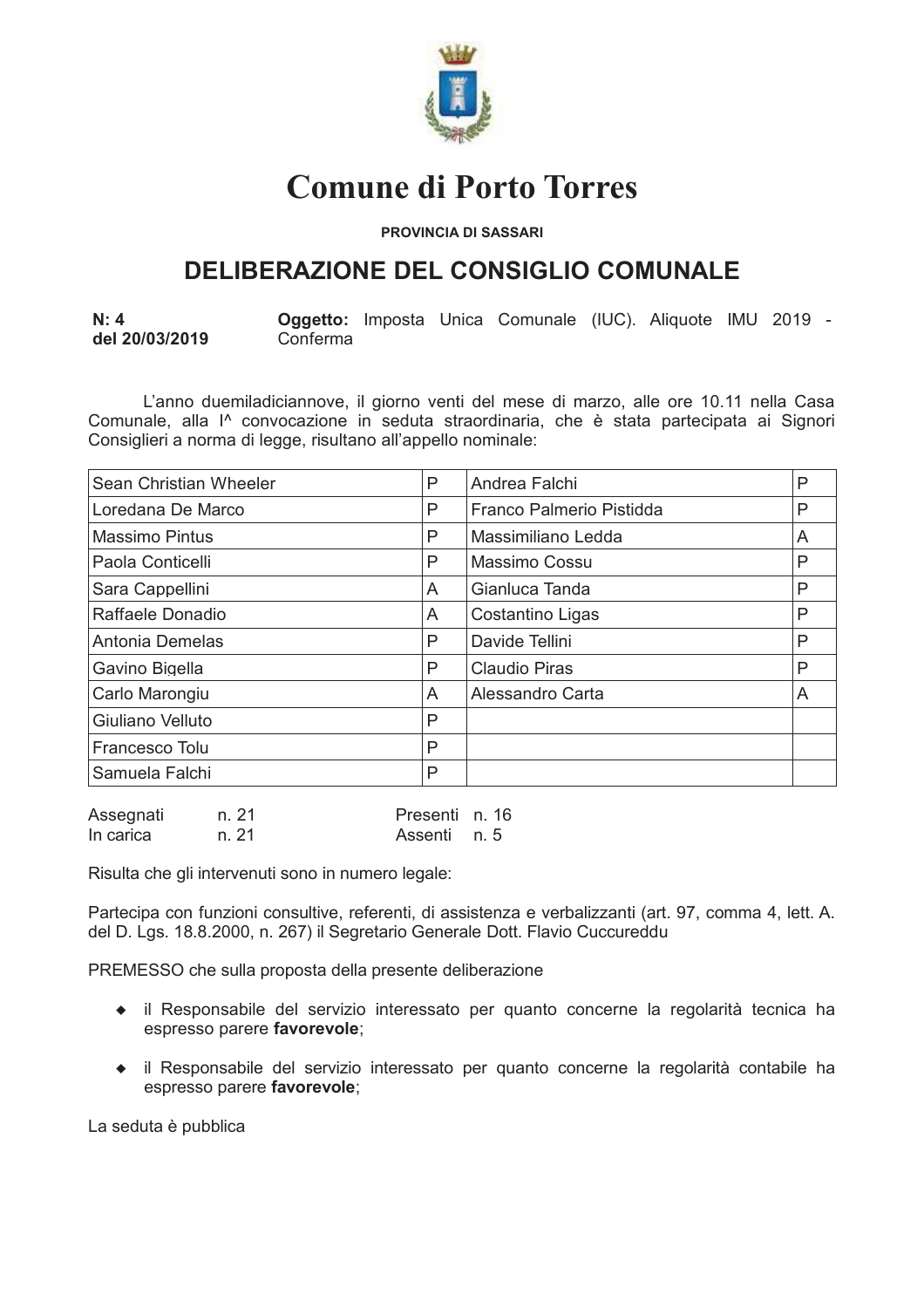

# **Comune di Porto Torres**

#### **PROVINCIA DI SASSARI**

# **IL PRESIDENTE**

In prosecuzione di seduta, alle ore 10:11, passa all'esame del 2° punto all'odg e invita il Dott. Fois a relazionare nel merito.

Aperto il dibattito e non essendoci interventi, mette il punto in votazione.

# **IL CONSIGLIO COMUNALE**

VISTA la proposta di deliberazione n. 9 del 22/01/2019, predisposta dal Dirigente dell'Area Organizzazione, Programmazione, Bilancio, Patrimonio, Tributi e Politiche del Personale, con la quale si propone: "Imposta Unica Comunale (IUC). Aliquote IMU 2019 - Conferma".

RILEVATO che la stessa proposta deliberativa ha riportato il preventivo parere favorevole del Dirigente dell'Area Organizzazione, Programmazione, Bilancio, Patrimonio, Tributi e Politiche del Personale, Dott. Franco Satta, in ordine alla regolarità tecnica e contabile, ai sensi dell'art. 49, comma 1 del D.Lgs 267/2000.

VISTO il verbale della V<sup>^</sup> Commissione Consiliare tenutasi in data 7 febbraio 2019;

CON n. 16 consiglieri presenti e votanti, assenti n. 5 (Sara Cappellini, Raffaele Donadio, Carlo Marongiu, Massimiliano Ledda, Alessandro Carta), a seguito della votazione espressa in forma palese si ottiene il seguente risultato:

Voti favorevoli n 9

Contrari /

Astenuti: n. 7 (Conticelli, Piras Pistidda, Ligas, Tellini, Tanda e Cossu)

**PRESO ATTO** dell'esito della votazione.

### **DELIBERA**

Di approvare l'allegata proposta deliberativa avente ad oggetto: "Imposta Unica Comunale (IUC). Aliquote IMU 2019 - Conferma".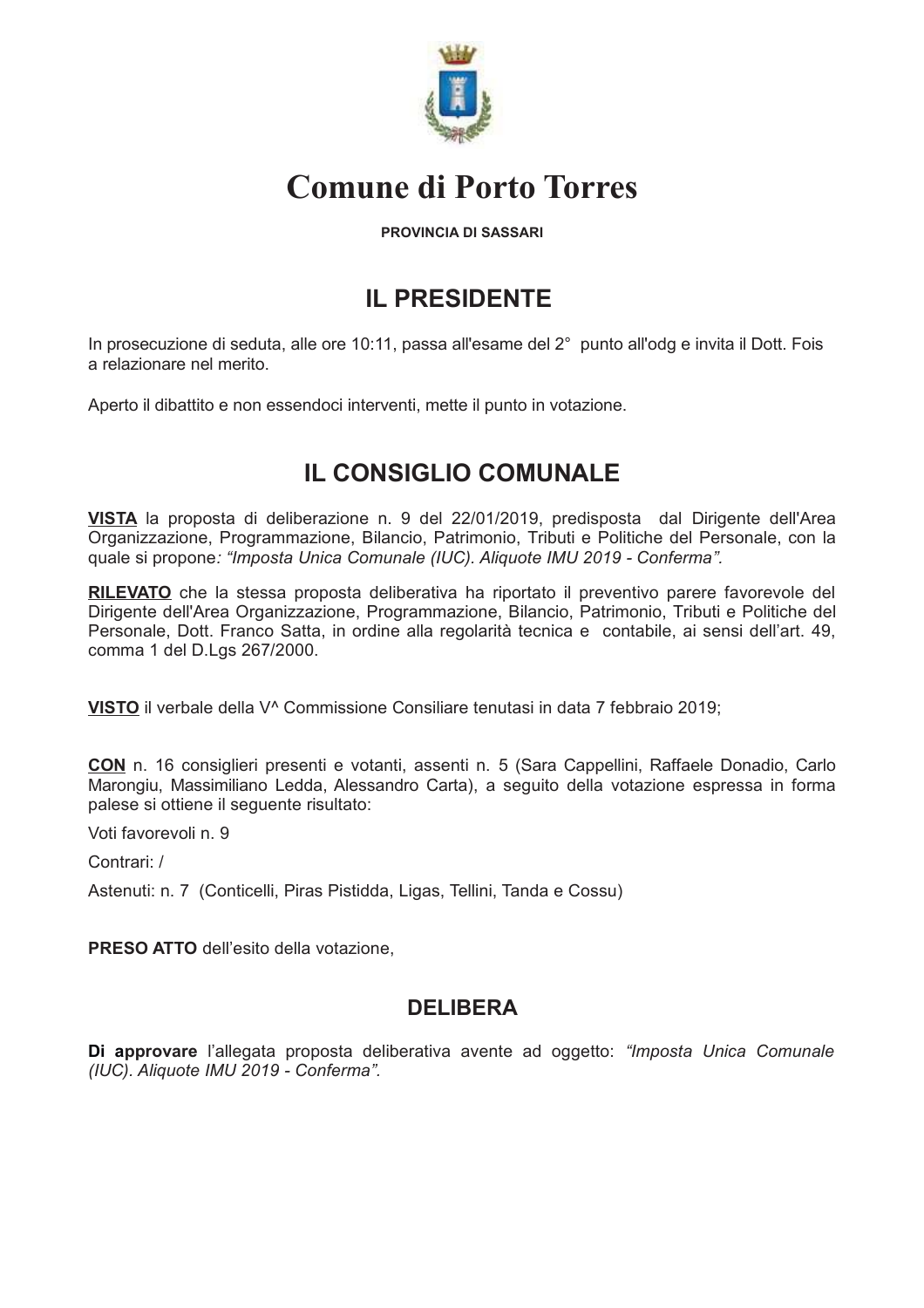## **IL PRESIDENTE**

mette in votazione l'immediata eseguibilità dell'atto ai sensi e per gli effetti dell'art. 134, comma 4 del D.Lgs 267/2000

### **IL CONSIGLIO COMUNALE**

**CON** n. 17 consiglieri presenti e votanti, assenti n. 4 (Sara Cappellini, Carlo Marongiu, Massimiliano Ledda, Alessandro Carta), a seguito della votazione espressa in forma palese si ottiene il seguente risultato:

Voti favorevoli n. 10

Contrari: /

Astenuti: n. 7 (Conticelli, Piras Pistidda, Ligas, Tellini, Tanda e Cossu)

### **II PRESIDENTE**

comunica che la proposta di immediata eseguibilità dell'atto non ha riportato i voti favorevoli della maggioranza dei componenti del Consiglio, così come stabilito dall'art. 134, comma 4 del TUEL 267/2000, e pertanto l'atto non è stato dichiarato immediatamente eseguibile.

Si attesta che la presente deliberazione verrà affissa all'albo pretorio comunale per quindici giorni consecutivi e contestualmente comunicata in elenco ai capigruppo consiliare ai sensi dell'art. 37 L.R. n. 2 del 04.02.2016.

Il presente verbale, letto ed approvato, viene come appresso sottoscritto:



**Il Presidente** 

#### **Il Segretario Generale**



Titolo Finanze **TESTO PROPOSTA FIRMATO DIGITALMENTE** 

**ESPRESSIONE PARERE DI** REGOLARITÀ CONTABILE

**Impronta** verbale della Commissione consiliare ACADE47215B3476FE2A31C26BB482D8591002AB5DD6DFB40741 45C375C8EFCC9 A3B5A2618053F6CAE6E45F143ACC94846D9692C2F80CF98B310 69C7F12513887 PARERE DI REGOLARITÀ TECNICA 57B0B0316AA890 F3A4167AAB6DBE7DAD4F3C38E8BAD0FB8EF23BB47933A94765 18CCEB56871BA4662BBACF992005ACCF3F8D5B291D5054962A1 EA9188BD1748D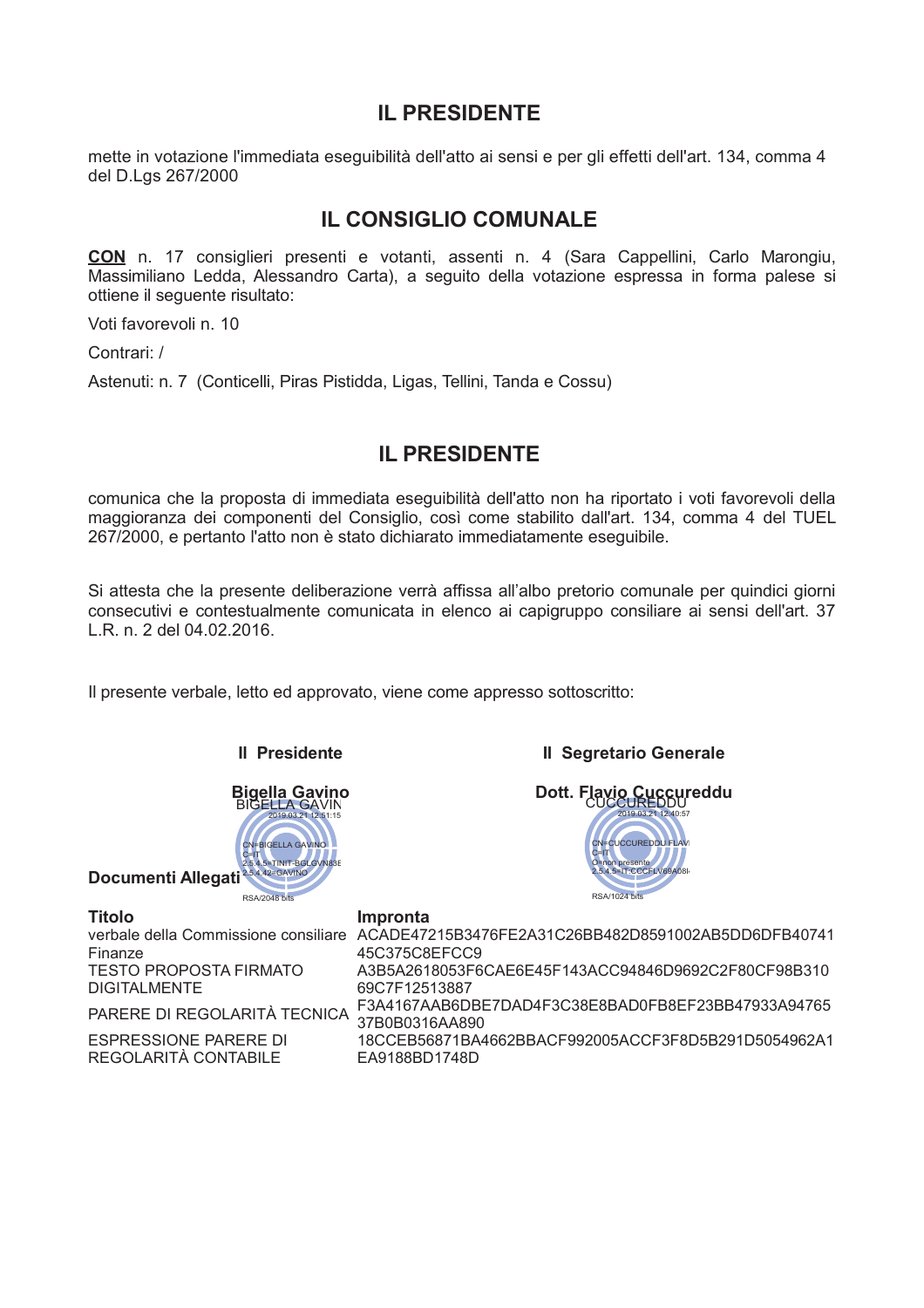

# PROPOSTA di DELIBERAZIONE **Consiglio Comunale**

| <b>Numero</b>                      | Del        | <b>Ufficio Proponente</b>                                                                                                 |
|------------------------------------|------------|---------------------------------------------------------------------------------------------------------------------------|
| 2019/9                             | 22/01/2019 | Area organizzazione, programmazione, bilancio,<br>patrimonio, tributi e politiche del personale<br><b>Ufficio Tributi</b> |
| <b>Proponente: Domenico Vargiu</b> |            |                                                                                                                           |

### **OGGETTO:**

Imposta Unica Comunale (IUC). Aliquote IMU 2019 - Conferma

Il Dirigente dell'Area organizzazione, programmazione, bilancio, patrimonio, tributi e politiche del personale Dott. Franco Giuseppe Satta, su proposta dell'Assessore Dott. Domenico Vargiu

#### **PREMESSO CHE:**

- l'art. 8 del D.Lgs 14 marzo 2011, n. 23, come da ultimo modificato dall'art. 1 della legge n. 208/2015. ha istituito l'IMU:
- l'art. 9 dello stesso D.Lgs. 23/2011, come da ultimo modificato dall'art. 1 della legge n. 208/2015, reca disposizioni relative all'applicazione dell'IMU;
- l'art. 13, comma 1, del D.L. 6 dicembre 2011, n. 201, convertito dalla legge 22 dicembre 2011, n. 214, ha anticipato l'istituzione dell'IMU in via sperimentale a decorrere dall'anno 2012, in base agli artt. 8 e 9 del D.Lgs. 14 marzo 2011, n. 23, in quanto compatibili;
- l'art. 4 del D.L. 6 marzo 2012, n. 16, convertito dalla legge 26 aprile 2012, n. 44, ha introdotto ulteriori modifiche alla disciplina dell'IMU;
- l'art. 2 del D.L. 102/2013, prevede nuove forme di agevolazione in materia di IMU;
- l'art. 1 della legge 27 dicembre 2013, n. 147, rende permanente la disciplina dell'IMU, introducendo nuove modifiche alla relativa disciplina;

#### **CONSIDERATE:**

le modifiche introdotte dall'art. 9-bis. del D.L. 47/2014: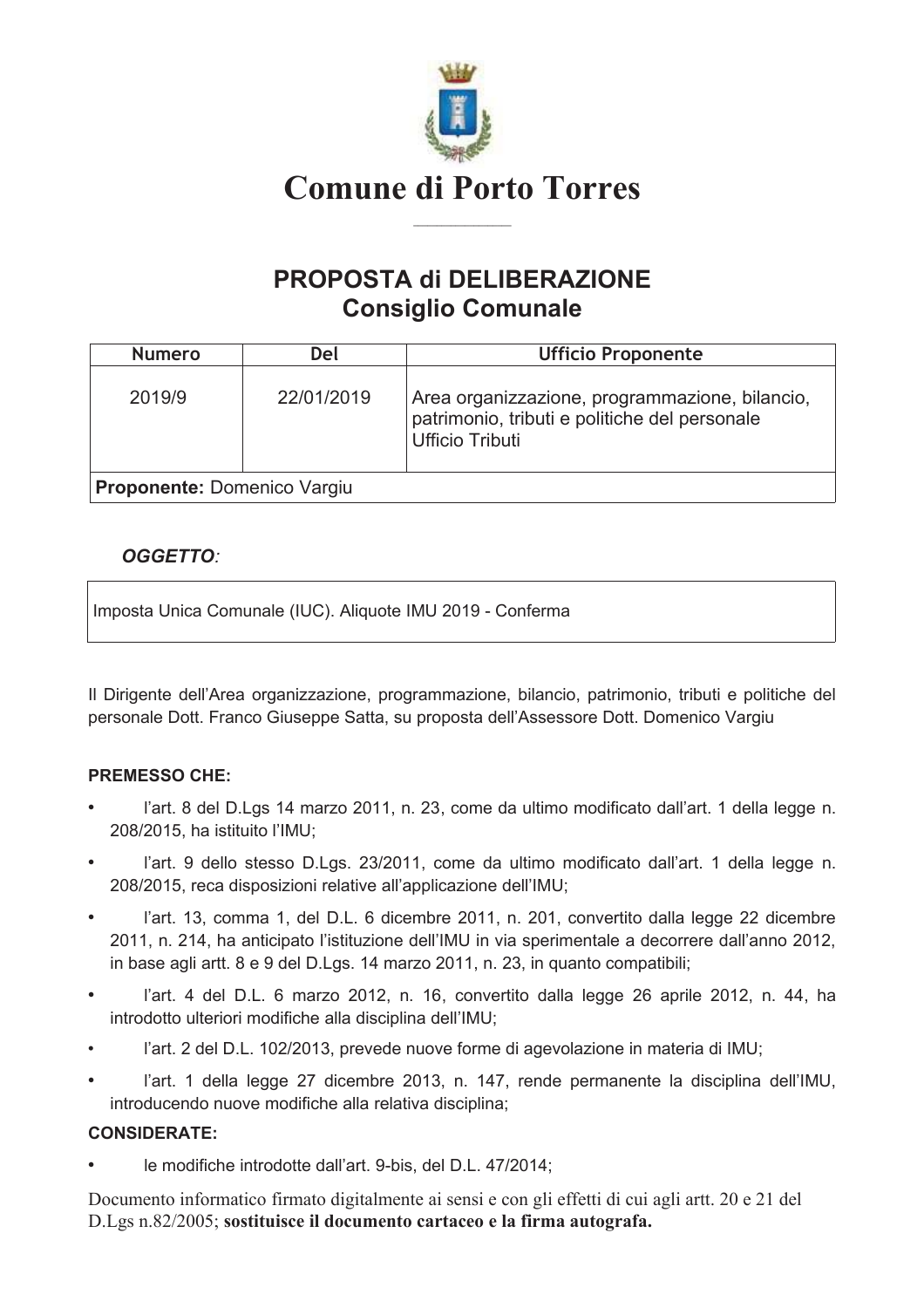le ulteriori modifiche introdotte dalla legge 190/2014 e della legge 208/2015;  $\bullet$  .

#### VISTO:

- l'art. 13, comma 6, del D.L. 201/2011, il quale stabilisce che l'aliquota di base dell'IMU è  $\bullet$ fissata allo 0,76% e che i Comuni, con deliberazione del Consiglio Comunale, adottata ai sensi dell'art. 52, del D.Lgs 15 dicembre 1997, n. 446, possono aumentare o ridurre fino ad un massimo di 0,3 punti percentuali;
- l'art. 13, comma 6-bis, del D.L. 201/2011, così come inserito dall'art. 1, comma 53, legge 208/2015, secondo cui l'imposta, determinata applicando l'aliguota stabilita dal Comune ai sensi del suddetto comma 6, è ridotta al 75 per cento per gli immobili locati a canone concordato di cui alla legge 9 dicembre 1998, n. 431;
- l'art. 13, comma 7, del D.L. 201/2011 che stabilisce che l'aliquota per l'abitazione principale e le relative pertinenze è ridotta allo 0.4% e che i Comuni possono aumentare o diminuire tale aliquota fino a 0,2 punti percentuali;
- l'art. 13, comma 9, del D.L. 201/2011, che consente ai Comuni di ridurre fino allo 0,4 % l'aliguota di base per gli immobili non produttivi di reddito fondiario ai sensi dell'art. 43 del TUIR, ovvero quelli relativi ad imprese commerciali e quelli che costituiscono beni strumentali per l'esercizio di arti e professioni; la stessa facoltà può essere esercitata anche relativamente agli immobili posseduti dai soggetti passivi dell'imposta sul reddito delle società nonché per gli immobili locati;
- l'art. 13, comma 9-bis, del D.L. 201/2011, ai sensi del quale a decorrere dal 1° gennaio 2014 sono esenti dall'imposta municipale propria i fabbricati costruiti e destinati dall'impresa costruttrice alla vendita, fintanto che permanga tale destinazione e non siano in ogni caso locati;
- l'art. 13, comma 10, del D.L. 201/2011, il quale stabilisce che dall'imposta dovuta per l'unità immobiliare adibita ad abitazione principale del soggetto passivo e classificata nelle categorie catastali A/1, A/8 e A/9 nonché per le relative pertinenze si detraggono, fino a concorrenza del suo ammontare, € 200,00, rapportati al periodo dell'anno durante il quale si protrae tale destinazione;
	- · l'art. 1, comma 380, lettera a) della legge 228/2012, il quale stabilisce che è soppressa la riserva allo Stato di cui al comma 11 dell'art. 13 del D.L. 201/2011;
	- l'art. 1, comma 380, lettera f) della legge 228/2012, il quale prevede che è riservato allo Stato il gettito dell'IMU di cui all'art. 13 del citato D.L. 201/2011, derivante dagli immobili ad uso produttivo classificati nel gruppo catastale D, calcolato ad aliguota standard dello 0,76 %, prevista dal comma 6, primo periodo, del citato articolo 13;
	- l'art. 1, comma 380, lettera g) della legge 228/2012, in base al quale i Comuni possono  $\bullet$  . aumentare sino a 0,3 punti percentuali l'aliquota standard dello 0,76 %, prevista dal comma 6, primo periodo del citato art. 13 del D.L. 201/2011 per gli immobili ad uso produttivo classificati nel gruppo catastale D;

#### **CONSIDERATO:**

- che dal 2014, sono esenti dall'imposta le abitazioni principali e relative pertinenze, escluse  $\bullet$ quelle appartenenti alle categorie catastali A1, A8 e A9 ed, in base a quanto disposto dall'art. 1, comma 708, della legge 147/2013, nonché i fabbricati rurali ad uso strumentale;
- che per abitazione principale si intende l'immobile, iscritto o iscrivibile nel catasto edilizio urbano come unica unità immobiliare, nel quale il possessore e il suo nucleo familiare dimorano abitualmente e risiedono anagraficamente;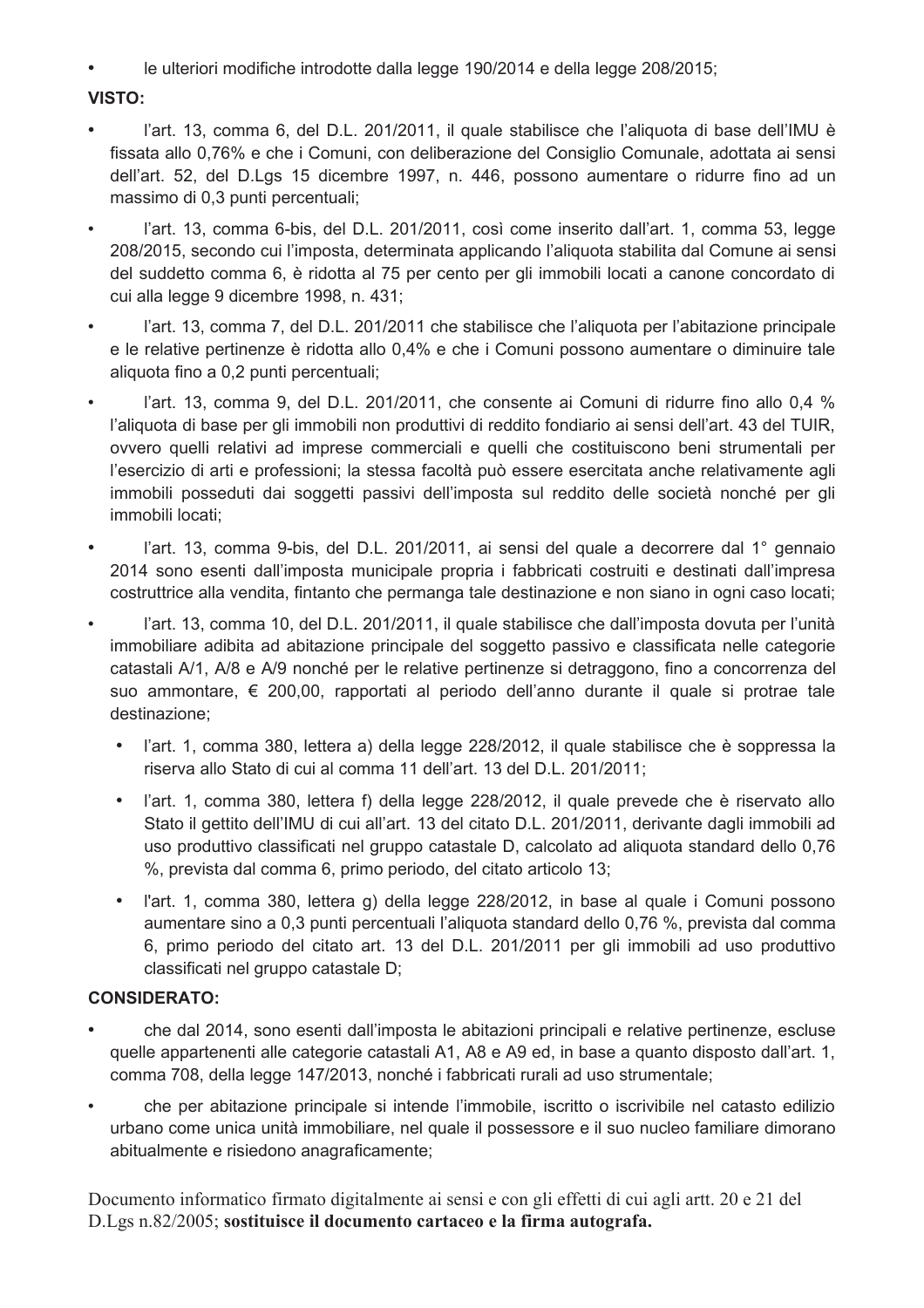- che nel caso in cui i componenti del nucleo familiare abbiano stabilito la dimora abituale e la residenza anagrafica in immobili diversi situati nel territorio comunale, le agevolazioni per l'abitazione principale e per le relative pertinenze in relazione al nucleo familiare si applicano per un solo immobile:
- che per pertinenze dell'abitazione principale si intendono esclusivamente quelle classificate nelle categorie catastali C/2, C/6 e C/7, nella misura massima di un'unità pertinenziale per ciascuna delle categorie catastali indicate, anche se iscritte in catasto unitamente all'unità ad uso abitativo;

#### **RILEVATO:**

- l'art. 13, comma 2, del D.L. 201/2011, il quale dispone che i Comuni possono considerare direttamente adibita ad abitazione principale l'unità immobiliare posseduta a titolo di proprietà o di usufrutto da anziani o disabili che acquisiscono la residenza in istituti di ricovero o sanitari a seguito di ricovero permanente, a condizione che la stessa non risulti locata, e che la predetta agevolazione, in caso di più unità immobiliari, può essere applicata ad una sola unità immobiliare;
- l'art. 13. comma 2, del D.L. 201/2011, come modificato dal comma 1 dell'articolo 9-bis del  $\bullet$ D.L. 47/2014, il quale dispone che i Comuni, a partire dall'anno 2015, possono considerare direttamente adibita ad abitazione principale una ed una sola unità immobiliare posseduta dai cittadini italiani non residenti nel territorio dello Stato e iscritti all'Anagrafe degli italiani residenti all'estero (AIRE), già pensionati nei rispettivi Paesi di residenza, a titolo di proprietà o di usufrutto in Italia, a condizione che non risulti locata o data in comodato d'uso;
- che, ai sensi dell'art. 13, comma 2, del D.L. 201/2011, così come modificato dall'art. 1 della L. 208/2015, sono esenti dall'imposta:
	- 1. le unità immobiliari appartenenti alle cooperative edilizie a proprietà indivisa, adibite ad abitazione principale e relative pertinenze dei soci assegnatari, ivi incluse le unità immobiliari appartenenti alle cooperative edilizie a proprietà indivisa destinate a studenti universitari soci assegnatari, anche in deroga al richiesto requisito della residenza anagrafica;
	- 2. i fabbricati di civile abitazione destinati ad alloggi sociali, come definiti dal decreto del Ministero delle infrastrutture, di concerto con il Ministero della solidarietà sociale, con il Ministero delle politiche per la famiglia e con quello per le politiche giovanili e le attività sportive del 22 aprile 2008;
	- 3. la casa coniugale assegnata al coniuge, a seguito di provvedimento di separazione legale, annullamento, scioglimento o cessazione degli effetti civili del matrimonio;
	- 4. l'unico immobile, iscritto o iscrivibile nel catasto edilizio urbano come unica unità immobiliare, posseduto, e non concesso in locazione, dal personale in servizio permanente appartenente alle Forze armate e alle Forze di polizia ad ordinamento militare e da quello dipendente delle Forze di polizia ad ordinamento civile, nonché dal personale del Corpo nazionale dei vigili del fuoco, e, fatto salvo quanto previsto dall'articolo 28, comma 1, del D.Lgs. 139/2000, dal personale appartenente alla carriera prefettizia, per il quale non sono richieste le condizioni della dimora abituale e della residenza anagrafica;
	- l'art. 13, comma 3, lett. 0a) del D.L. 201/2011, come integrato dall'art. 1, comma 1092 legge 145/2018 (legge di Bilancio 2019) ai sensi del quale è prevista la riduzione del 50% della base imponibile "per le unita' immobiliari, fatta eccezione per quelle classificate nelle categorie catastali A/1, A/8 e A/9, concesse in comodato dal soggetto passivo ai parenti in linea retta entro il primo grado che le utilizzano come abitazione principale, a condizione

che il contratto sia registrato e che il comodante possieda un solo immobile in Italia e Documento informatico firmato digitalmente ai sensi e con gli effetti di cui agli artt. 20 e 21 del D.Lgs n.82/2005; sostituisce il documento cartaceo e la firma autografa.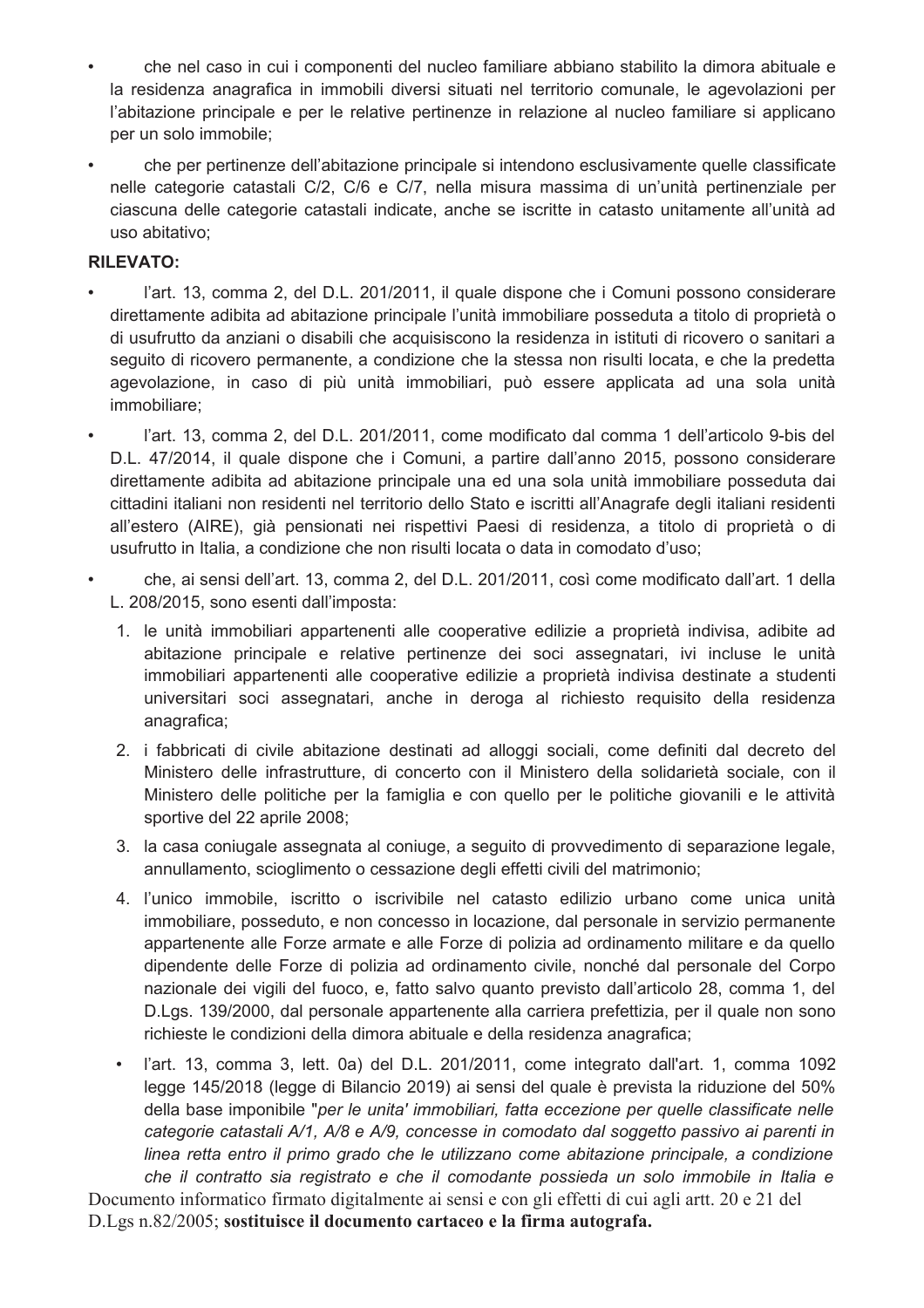risieda anagraficamente nonché dimori abitualmente nello stesso comune in cui è situato l'immobile concesso in comodato; il beneficio si applica anche nel caso in cui il comodante oltre all'immobile concesso in comodato possieda nello stesso comune un altro immobile adibito a propria abitazione principale, ad eccezione delle unita' abitative classificate nelle categorie catastali A/1, A/8 e A/9; ai fini dell'applicazione delle disposizioni della presente lettera, il soggetto passivo attesta il possesso dei suddetti reguisiti nel modello di dichiarazione di cui all'articolo 9, comma 6, del decreto legislativo 14 marzo 2011, n. 23 ((; il beneficio di cui alla presente lettera si estende, in caso di morte del comodatario, al coniuge di quest'ultimo in presenza di figli minori))";

- l'art. 13, comma 3, lett. a) e b) del D.L. 201/2011, ai sensi del quale la base imponibile è  $\bullet$ ridotta del 50% per i fabbricati di interesse storico o artistico e per i fabbricati dichiarati inagibili o inabitabili e di fatto non utilizzati, limitatamente al periodo dell'anno durante il quale sussistono dette condizioni;
- l'art. 1, comma 13, della legge 208/2015, ai sensi del quale sono esenti dall'IMU i terreni  $\bullet$ agricoli:
	- 1. posseduti e condotti dai coltivatori diretti e dagli imprenditori agricoli professionali di cui all'articolo 1 del D.Lgs 99/2004, iscritti nella previdenza agricola, indipendentemente dalla loro ubicazione:
	- 2. ubicati nei comuni delle isole minori di cui all'allegato A annesso alla legge 448/2001;
	- 3. a immutabile destinazione agro-silvo-pastorale a proprietà collettiva indivisibile e inusucapibile.

#### VISTO:

- $\bullet$ l'art. 1, comma 169, della legge 296/2006, in base al quale gli enti locali deliberano le tariffe e le aliquote relative ai tributi di loro competenza entro la data fissata da norme statali per la deliberazione del bilancio di previsione;
- l'art. 151, comma 1, del D.Lgs 267/2000, il quale fissa al 31 dicembre il termine per  $\bullet$ l'approvazione del Bilancio di Previsione dell'esercizio di riferimento;
- il Decreto del Ministero dell'Interno del 25 gennaio 2019 (Gazzetta Ufficiale Serie  $\bullet$ Generale n. 28 del 02 febbraio 2019), che prevede l'uteriore differimento del termine per la deliberazione del bilancio di previsione 2019/2021 degli enti locali, dal 31 dicembre 2018 al 31 marzo 2019;
- il Regolamento per la disciplina dell'Imposta Municipale Propria IMU, approvato con deliberazione del Consiglio Comunale n. 47 del 12/07/2012 e modificato con deliberazione del Consiglio Comunale n. 63 del 12/11/2013;

RICHIAMATA la deliberazione del Consiglio Comunale n. 7 del 30/03/2018, con la quale venivano confermate per l'anno 2018 le aliquote IMU 2016, tacitamente confermate anche per l'anno 2017;

RICHIAMATO infine l'articolo 13, commi 13-bis e 15, del D.L. 201/2011, convertito in legge 214/2011, i quali testualmente recitano:

13-bis. A decorrere dall'anno di imposta 2013, le deliberazioni di approvazione delle aliquote e delle detrazioni nonché i regolamenti dell'imposta municipale propria devono essere inviati esclusivamente per via telematica, mediante inserimento del testo degli stessi nell'apposita sezione del Portale del federalismo fiscale, per la pubblicazione nel sito informatico di cui all'articolo 1, comma 3, del decreto legislativo 28 settembre 1998, n. 360, e successive modificazioni. I comuni sono, altresì, tenuti ad inserire nella suddetta sezione gli elementi risultanti dalle delibere, secondo le indicazioni stabilite dal Ministero dell'economia e delle finanze – Dipartimento delle finanze, sentita l'Associazione nazionale dei comuni italiani.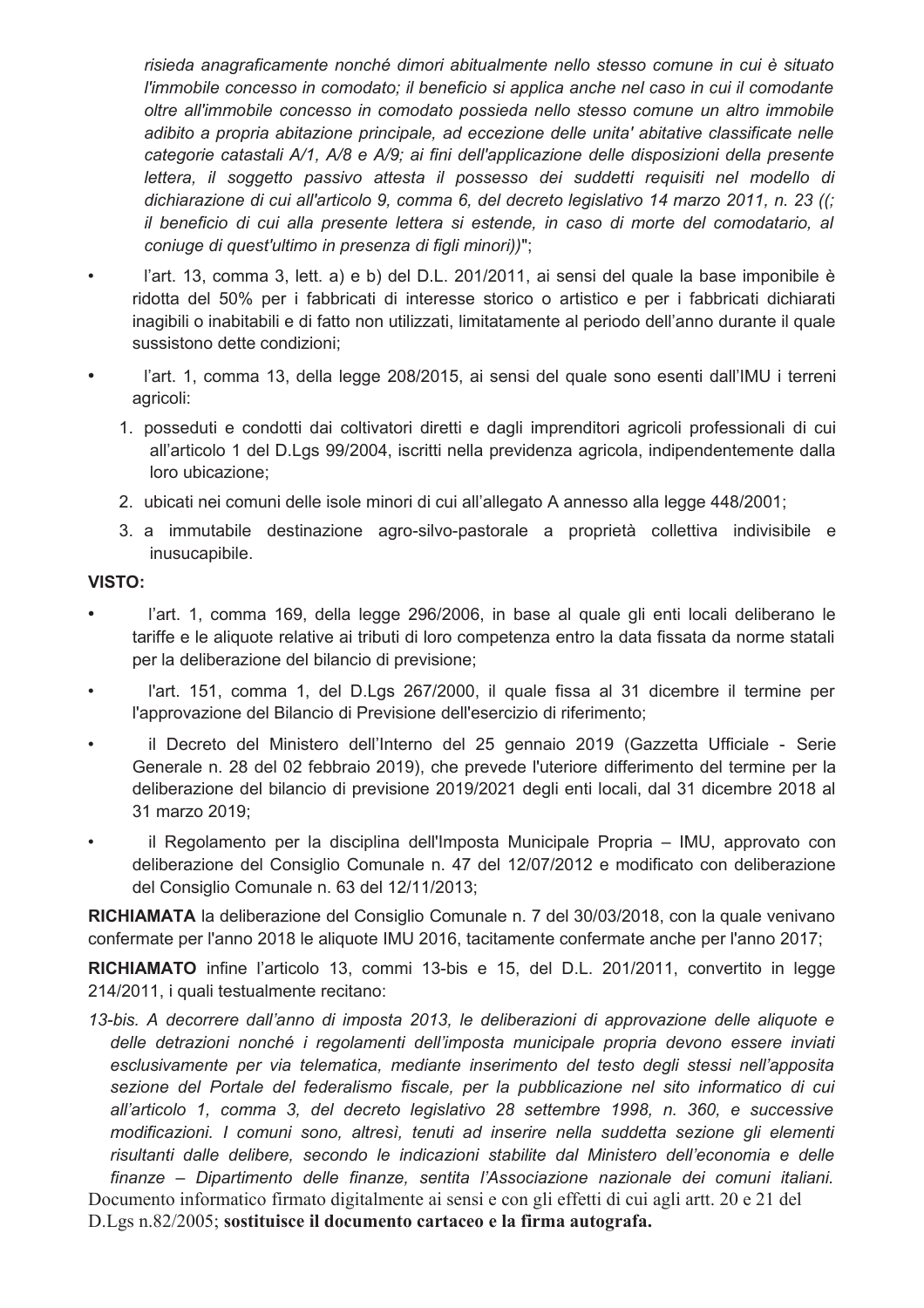L'efficacia delle deliberazioni e dei regolamenti decorre dalla data di pubblicazione degli stessi nel predetto sito informatico. Il versamento della prima rata di cui al comma 3 dell'articolo 9 del decreto legislativo 14 marzo 2011, n. 23, è eseguito sulla base dell'aliquota e delle detrazioni dei dodici mesi dell'anno precedente. Il versamento della seconda rata di cui al medesimo articolo 9 è eseguito, a saldo dell'imposta dovuta per l'intero anno, con eventuale conguaglio sulla prima rata versata, sulla base degli atti pubblicati nel predetto sito alla data del 28 ottobre di ciascun anno di imposta: a tal fine il comune è tenuto a effettuare l'invio di cui al primo periodo entro il termine perentorio del 14 ottobre dello stesso anno. In caso di mancata pubblicazione entro il termine del 28 ottobre, si applicano gli atti adottati per l'anno precedente.

15. A decorrere dall'anno d'imposta 2012, tutte le deliberazioni regolamentari e tariffarie relative alle entrate tributarie degli enti locali devono essere inviate al Ministero dell'economia e delle finanze, Dipartimento delle finanze, entro il termine di cui all'articolo 52, comma 2, del decreto legislativo n. 446 del 1997, e comunque entro trenta giorni dalla data di scadenza del termine previsto per l'approvazione del bilancio di previsione. Il mancato invio delle predette deliberazioni nei termini previsti dal primo periodo è sanzionato, previa diffida da parte del Ministero dell'interno, con il blocco, sino all'adempimento dell'obbligo dell'invio, delle risorse a qualsiasi titolo dovute agli enti inadempienti. Con decreto del Ministero dell'economia e delle finanze, di concerto con il Ministero dell'interno, di natura non regolamentare sono stabilite le modalità di attuazione, anche graduale, delle disposizioni di cui ai primi due periodi del presente comma. Il Ministero dell'economia e delle finanze pubblica, sul proprio sito informatico, le deliberazioni inviate dai comuni. Tale pubblicazione sostituisce l'avviso in Gazzetta Ufficiale previsto dall'articolo 52, comma 2, terzo periodo, del decreto legislativo n. 446 del 1997.

#### **VISTE:**

- la nota del Ministero dell'Economia e delle Finanze prot. n. 5343 in data 6 aprile 2012, con la quale è stata resa nota l'attivazione, a decorrere dal 16 aprile 2012, della nuova procedura di trasmissione telematica dei regolamenti e delle delibere di approvazione delle aliquote attraverso il portale www.portalefederalismofiscale.gov.it;
- la nota del Ministero dell'Economia e delle Finanze prot. n. 4033 in data 28 febbraio 2014, con la quale sono state fornite indicazioni operative circa la procedura di trasmissione telematica mediante il Portale del federalismo fiscale delle delibere regolamentari e tariffarie relative alla I.U.C.;

VISTO il D.Lgs 18 agosto 2000, n. 267;

VISTA la legge 27 dicembre 2006, n. 296;

**VISTO** lo Statuto comunale:

VISTO il regolamento di contabilità dell'Ente;

#### propone di deliberare

per le motivazioni esposte in premessa, che si considerano parte integrante e sostanziale della presente:

1. la conferma per l'anno 2019 delle aliguote e detrazioni I.M.U. relative all'anno 2018. riportate nella tabella che segue:

|                 | <b>I.M.U. 2019</b>                                                                                                                                                           |
|-----------------|------------------------------------------------------------------------------------------------------------------------------------------------------------------------------|
| <b>ALIQUOTE</b> | <b>DESCRIZIONE</b>                                                                                                                                                           |
| $5\%$           | ALIQUOTA PER ABITAZIONE PRINCIPALE (per categorie catastali A/1, A/8 e)<br>A/9) E RELATIVE PERTINENZE (C2, C6 e C7, una per ciascuna categoria).<br>Detrazione $\in$ 200,00. |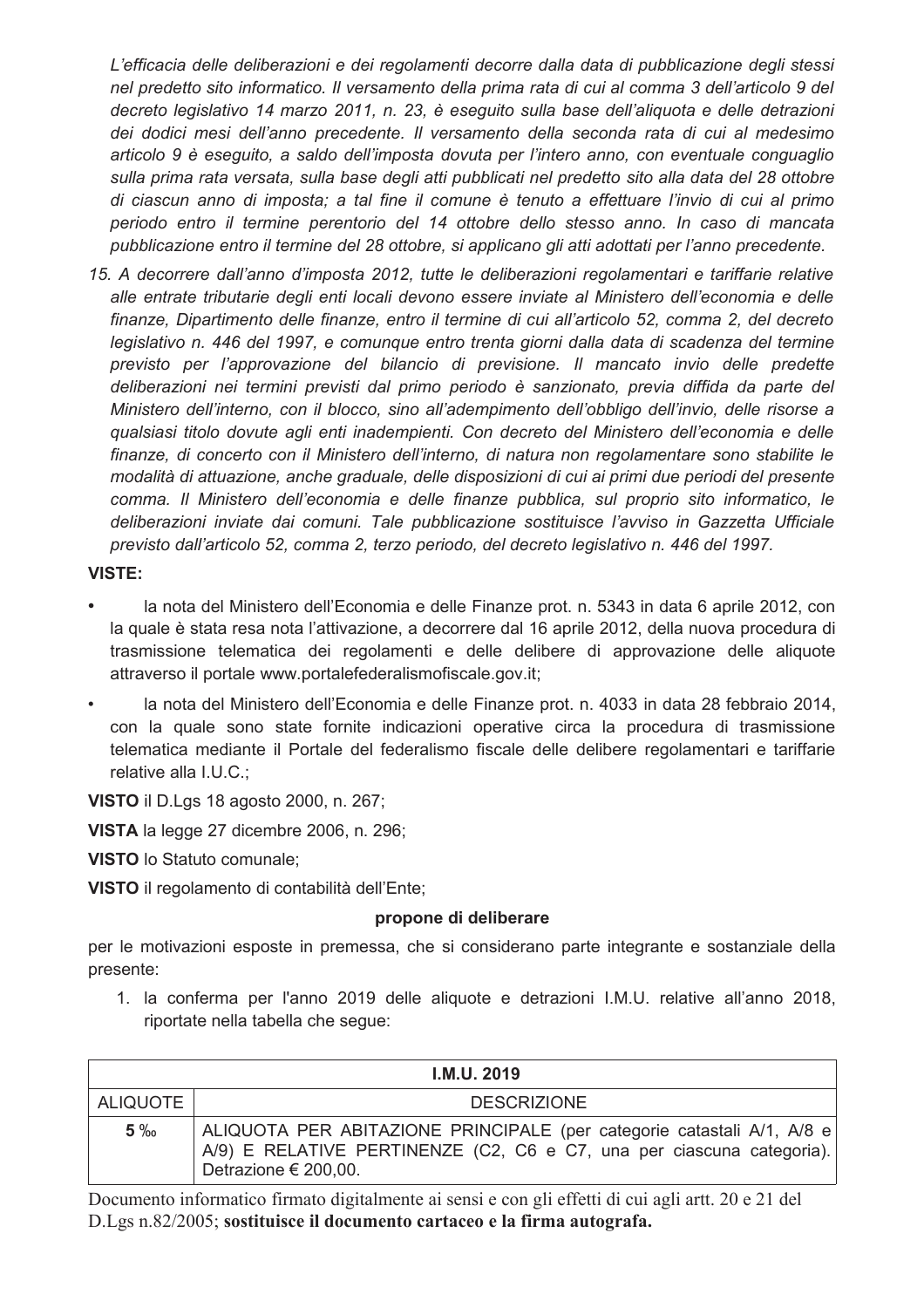| 9,6%  | ALIQUOTA ORDINARIA:<br>immobili ad uso abitativo concessi in locazione;<br>immobili ad uso abitativo concessi in comodato, con contratto scritto e<br>registrato, a parenti entro il 2° grado;<br>unità immobiliari classificate nelle categorie catastali C/1 (negozi e botteghe) e<br>C/3 (laboratori per arti e mestieri) e per gli altri immobili classificati nella categoria<br>C;<br>unità immobiliari classificate nella categoria catastale A/10 (uffici e studi privati);<br>tutte le unità immobiliari ad uso non abitativo classificate nelle categorie B e D. |
|-------|----------------------------------------------------------------------------------------------------------------------------------------------------------------------------------------------------------------------------------------------------------------------------------------------------------------------------------------------------------------------------------------------------------------------------------------------------------------------------------------------------------------------------------------------------------------------------|
| 10,6% | ALIQUOTA PER ALTRE ABITAZIONI<br>immobili ad uso abitativo (escluse le relative pertinenze) a disposizione, ossia non<br>concessi in locazione o in comodato con contratto scritto e registrato, a parenti<br>entro il 2° grado.                                                                                                                                                                                                                                                                                                                                           |
| 7,6%  | ALIQUOTA PER TERRENI AGRICOLI, AREE FABBRICABILI                                                                                                                                                                                                                                                                                                                                                                                                                                                                                                                           |
| 7,6‰  | IMMOBILI LOCATI A CANONE CONCORDATO DI CUI ALLA L. 9 DICEMBRE<br>1998, N. 431                                                                                                                                                                                                                                                                                                                                                                                                                                                                                              |

- $2.$ di dare atto che la presente deliberazione avrà effetto dal 01 gennaio 2019;
- $\mathcal{S}$ di trasmettere telematicamente la presente deliberazione al Ministero dell'economia e delle finanze per il tramite del portale www.portalefederalismofiscale.gov.it entro 30 giorni dall'esecutività della presente deliberazione e comunque entro e non oltre il 14 ottobre (termine perentorio), ai sensi dell'articolo 13, comma 12, del D.L. 201/2011 (L. 214/2011) e dell'articolo 1, comma 688, undicesimo periodo, della L. 147/2013;
- $4.$ di pubblicare le aliquote I.M.U. sul sito internet istituzionale del Comune di Porto Torres, all'indirizzo http://www.comune.porto-torres.ss.it/;
- $5<sub>1</sub>$ di proporre che il presente atto sia dichiarato immediatamente eseguibile, ai sensi dell'art. 134, comma 4 del D.Lgs 267/2000, stante l'urgenza di procedere all'approvazione del bilancio di previsione 2019/2021.

Il Dirigente dell'Area organizzazione, programmazione, bilancio, patrimonio, tributi e politiche del personale (Dott. Franco Giuseppe Satta)

> **SATTA FRANCO TTA FRANCO** STTFNC56H251 RSA/1024 bits

**ALLEGATI**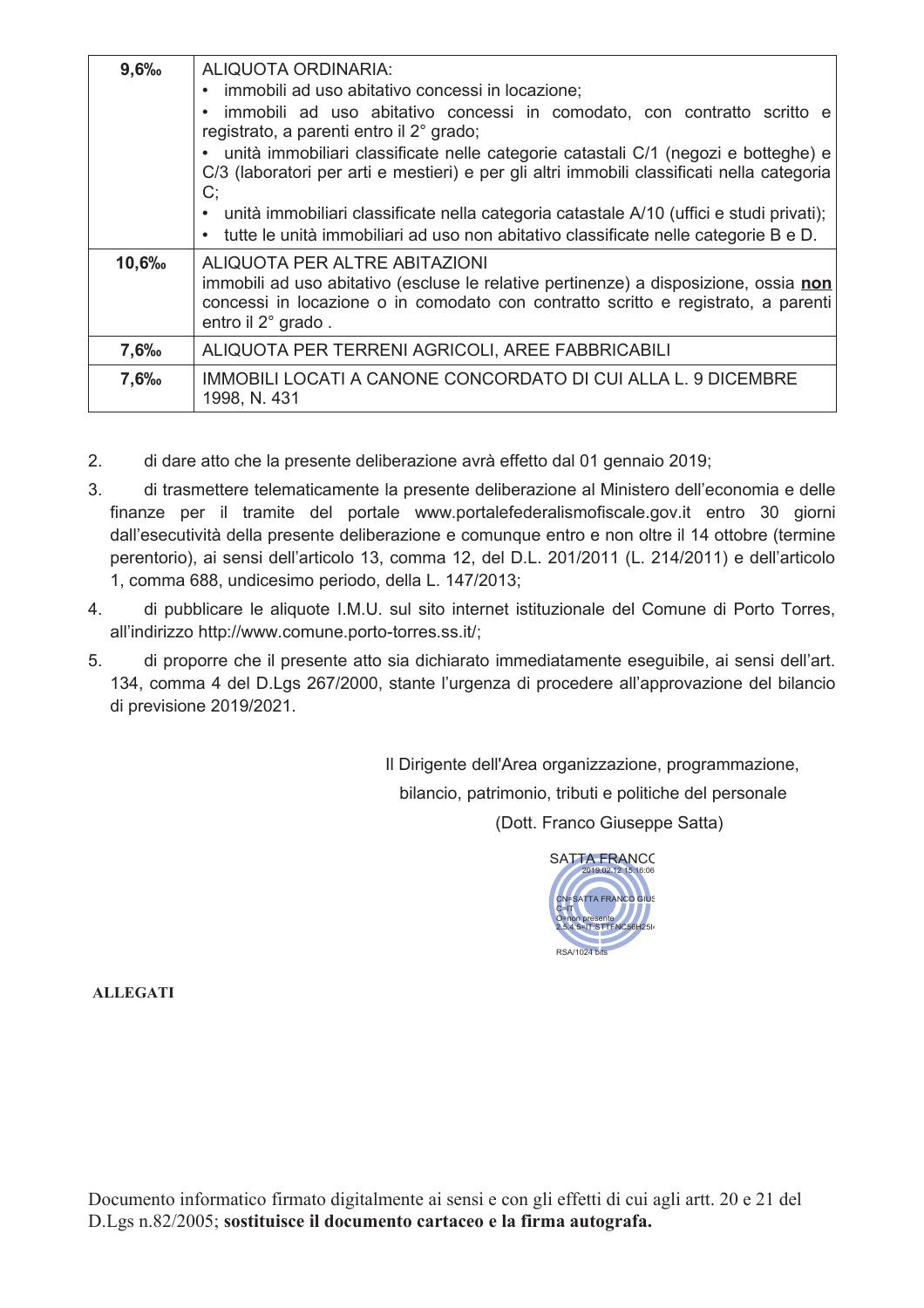

## **Settore Economico Finanziario**

# Parere di Regolarità Contabile

Proposta di Delibera di Consiglio nº 2019/9 del 22/01/2019 (Impronta: A3B5A2618053F6CAE6E45F143ACC94846D9692C2F80CF98B31069C7F12513887)

Oggetto: Imposta Unica Comunale (IUC). Aliquote IMU 2019 - Conferma

Vista la presente proposta di deliberazione, si esprime parere favorevole in ordine alla regolarità contabile ai sensi dell'art. 49 del D.Lgs 267/00.

Parere Favorevole

#### Allegati alla proposta in oggetto:

**Titolo** Impronta verbale della Commissione ACADE47215B3476FE2A31C26BB482D8591002AB5DD6DFB407414 5C375C8EFCC9 consiliare Finanze PARERE DI REGOLARITÀ F3A4167AAB6DBE7DAD4F3C38E8BAD0FB8EF23BB47933A9476537 **TECNICA** B0B0316AA890

Porto Torres, 12/02/2019

Il Dirigente del Servizio Finanziario